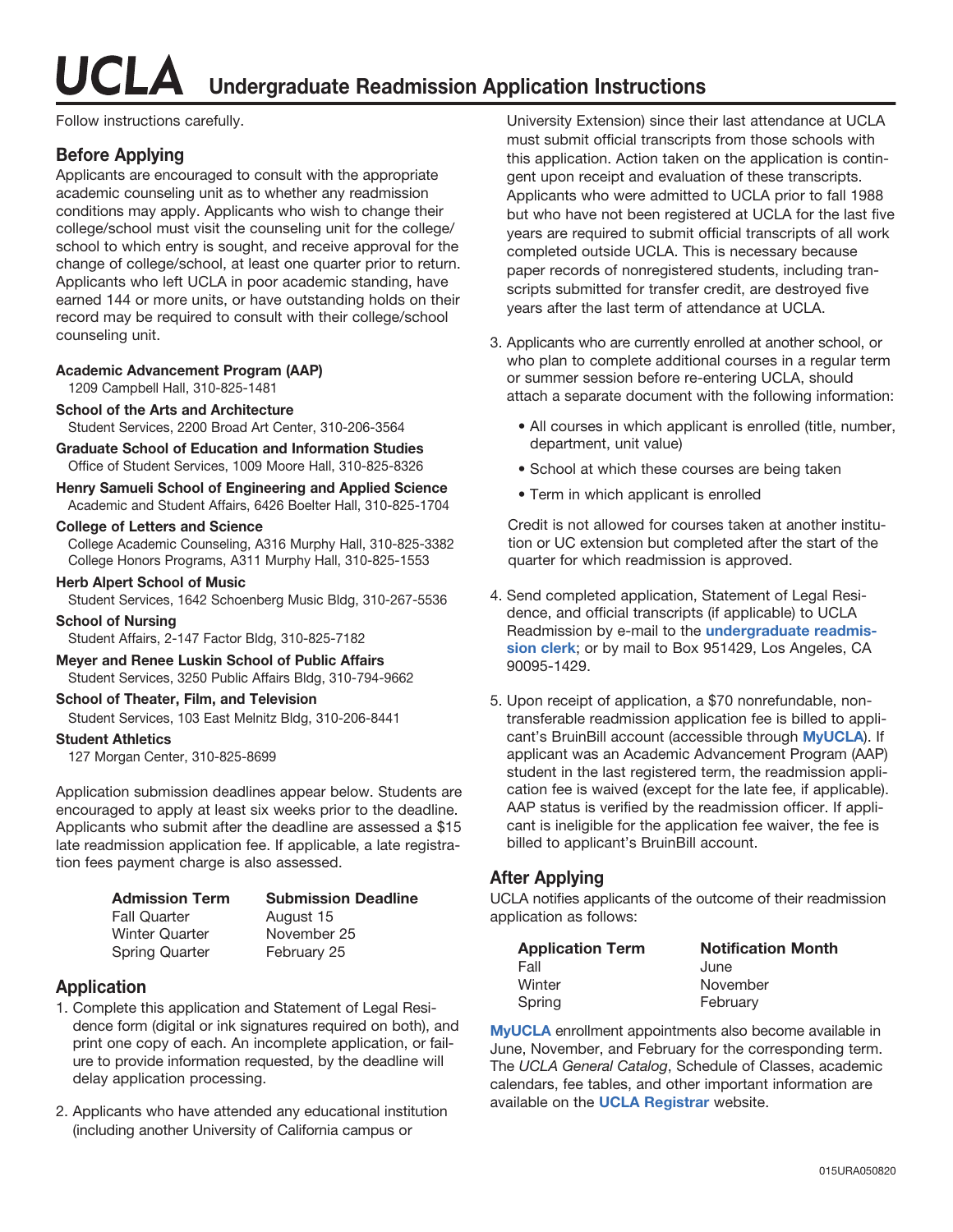# UCLA Undergraduate Readmission Application

**Instructions** Read the instruction sheet that accompanies this form.

| <b>Student Information</b> (print clearly)                                                  |                       |              |                        |               |                                                                 |
|---------------------------------------------------------------------------------------------|-----------------------|--------------|------------------------|---------------|-----------------------------------------------------------------|
| <b>Readmission Term</b>                                                                     | Year Fall             |              | Winter                 | $\Box$ Spring |                                                                 |
|                                                                                             |                       |              | Winter                 | Spring        | <b>Summer</b>                                                   |
| Full Legal Name (Last, First Middle)                                                        |                       |              |                        |               | 9-Digit UCLA ID (if known)                                      |
| Date of Birth                                                                               | <b>E-mail Address</b> |              |                        |               | <b>Last UCLA Major</b>                                          |
| Name when Last Registered at UCLA (Last, First Middle) (if not same as above)               |                       |              |                        |               | Date of Last UCLA Attendance (not summer/extension)             |
| <b>Current Mailing Address - Street</b>                                                     |                       |              |                        |               | <b>Telephone</b>                                                |
| <b>Address 2</b>                                                                            |                       |              |                        |               | Province (Canada only)                                          |
| <b>City</b>                                                                                 |                       | <b>State</b> | <b>ZIP/Postal Code</b> |               | Country                                                         |
| Request for Change of College or School (Theater, Film, & Television not allowed)           |                       |              | <b>Proposed Major</b>  |               |                                                                 |
| Arts & Architecture Gelucation Georgineering Getters & Science Getters & Nursing Getterians |                       |              |                        |               |                                                                 |
| <b>Check All that Apply</b>                                                                 |                       |              |                        |               |                                                                 |
| AAP student admitted winter quarter 1995 or later                                           |                       |              |                        |               | College Honors (Letters and Science) student<br>Student athlete |

If student has attended any other educational institution (including University Extension or another UC campus) since date of last attendance at UCLA, list those institutions below. If student is currently enrolled at another school, or student plans to complete additional courses in a regular term or summer session before entering UCLA, see instruction page item 3 for more information.

| <b>Other Educational Institutions</b> |                                                      |  |  |  |  |  |  |
|---------------------------------------|------------------------------------------------------|--|--|--|--|--|--|
| <b>School Attended</b>                | <b>Units Completed</b><br><b>Dates of Attendance</b> |  |  |  |  |  |  |
|                                       |                                                      |  |  |  |  |  |  |
|                                       |                                                      |  |  |  |  |  |  |
|                                       |                                                      |  |  |  |  |  |  |

**I certify that my statements on this application are true and complete to the best of my knowledge. Further, I understand that cancellation of my readmission may result if the statements of schools attended are found to be incomplete or if I was not in good standing (2.0 GPA) as of my last term at each of the institutions attended, including other UC campuses. A Statement of Legal Residence (SLR) accompanies my application.** 

Applicant Signature **Date Date Date Date Date Date Date D** 

| <b>Academic Action</b><br>Dismissed<br>$\Box$ Subj to Dism<br>Mnr Prob<br>Mnr/Dns Cons | <b>Action on Readmission</b><br>Dean Action Approved<br>May Re-enter on Probation | <b>OFFICE USE ONLY</b><br>Dean Action Denied<br>May Re-enter without Restriction<br>Change of College/School Approved |                         | <b>Application Fee</b><br>Bill Student \$70 (20882)<br>AAP Waiver<br>Late Fee \$15 (22563) |
|----------------------------------------------------------------------------------------|-----------------------------------------------------------------------------------|-----------------------------------------------------------------------------------------------------------------------|-------------------------|--------------------------------------------------------------------------------------------|
| Prob/Low GPA                                                                           |                                                                                   |                                                                                                                       |                         |                                                                                            |
| Over 144 Units                                                                         |                                                                                   |                                                                                                                       |                         |                                                                                            |
| <b>Profile Data</b>                                                                    |                                                                                   | Transcripts requested <b>was also also required</b>                                                                   |                         |                                                                                            |
| College                                                                                |                                                                                   | Application sent to                                                                                                   |                         |                                                                                            |
| Major                                                                                  |                                                                                   | L&S SOAA                                                                                                              |                         |                                                                                            |
| Maj 2 Col 1                                                                            | <u> 1980 - Andrea Andrew Maria (b. 1980)</u>                                      | HON HSSEAS                                                                                                            |                         |                                                                                            |
| Classification                                                                         |                                                                                   | AAP Lease HASOM HASOM Lease                                                                                           |                         |                                                                                            |
| Residence                                                                              |                                                                                   |                                                                                                                       |                         |                                                                                            |
| Visa                                                                                   |                                                                                   | ATH _______________ TFT _______                                                                                       |                         |                                                                                            |
| Country                                                                                |                                                                                   | $\Box$ with transcripts<br>$\Box$ no transcripts                                                                      | $\Box$ with transcripts | $\Box$ no transcripts                                                                      |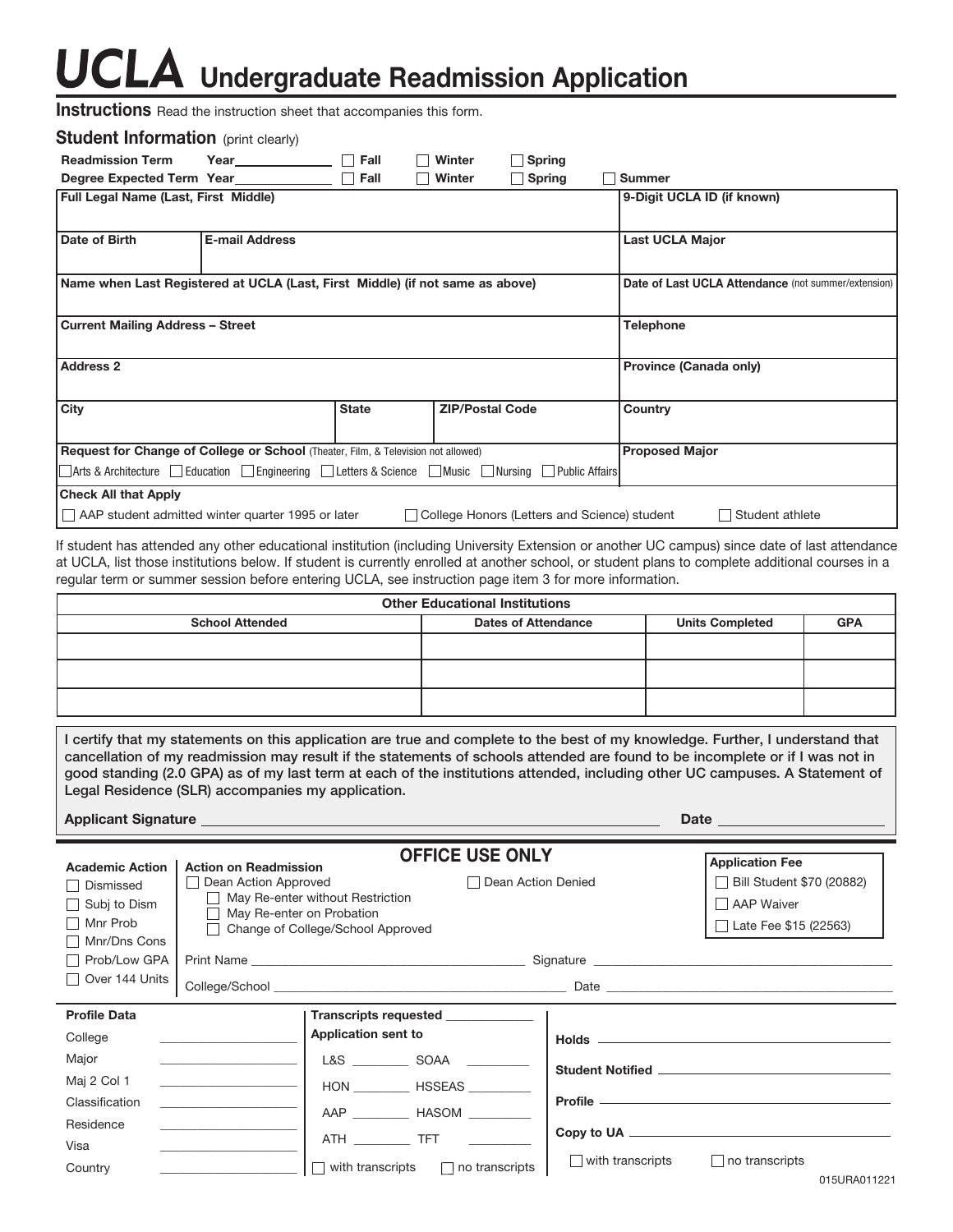# **UCLA** Statement of Legal Residence

| <b>INSTRUCTIONS</b>                                                                                                                                                                                                                                                         |                           |           |                           |                                  | <b>DEPUTY USE ONLY</b>                                       |                                           |
|-----------------------------------------------------------------------------------------------------------------------------------------------------------------------------------------------------------------------------------------------------------------------------|---------------------------|-----------|---------------------------|----------------------------------|--------------------------------------------------------------|-------------------------------------------|
| All students-resident and nonresident-must complete this Statement of Legal                                                                                                                                                                                                 |                           |           |                           | □ Resident<br>$\Box$ Nonresident | ARC<br>$\Box$ DL                                             |                                           |
| Residence. A digital or ink signature and date are required. Failure to complete this state-                                                                                                                                                                                |                           |           |                           | <b>NRN Sent</b>                  | $\Box$ VR                                                    |                                           |
| ment will delay the assessment of registration fees. New and re-admitted graduate, under-                                                                                                                                                                                   |                           |           |                           |                                  |                                                              | $\Box$ VEH R                              |
| graduate, and professional students must return this form to the UCLA Registrar's Office by                                                                                                                                                                                 |                           |           |                           |                                  | By<br>Date                                                   | $\Box$ BA<br>$\Box$ PAC                   |
| e-mail to the residence deputy; by mail to Box 951429, Los Angeles, CA 90095-1429; or in                                                                                                                                                                                    |                           |           |                           |                                  | ID#                                                          | $\Box$ PAE                                |
| person at 1113 Murphy Hall. Refer to the attached information document to learn more about<br>residence for tuition purposes.                                                                                                                                               |                           |           |                           |                                  | Hold<br>Released                                             | $\Box$ TXS<br>$\Box$ TA                   |
|                                                                                                                                                                                                                                                                             |                           |           |                           |                                  |                                                              | $\Box$ EXP ABS                            |
| <b>Registration status</b> □New<br>$\Box$ Re-entering                                                                                                                                                                                                                       |                           |           |                           |                                  | Notes                                                        | $\Box$ PP                                 |
| For term beginning □ Fall 20 <u>example</u> DWinter 20 example 20 Spring 20 example 20 example 20 example 20 example 20 example 20 example 20 example 20 example 20 example 20 example 20 example 20 example 20 example 20 example                                          |                           |           |                           |                                  |                                                              | $\Box$ MV                                 |
| Print full name (Last, First Middle)                                                                                                                                                                                                                                        |                           |           |                           |                                  | <b>Birthdate</b>                                             | Age                                       |
| Present mailling address (number, street, city, state, ZIP)                                                                                                                                                                                                                 |                           |           |                           |                                  |                                                              |                                           |
| Permanent residence (number, street, city, state, ZIP)                                                                                                                                                                                                                      |                           |           |                           |                                  |                                                              |                                           |
| Did you attend two years at a California community college and/or adult                                                                                                                                                                                                     |                           |           |                           |                                  | Do you have a driver's license? $\Box$ Yes                   | $\Box$ No                                 |
| school in California?                                                                                                                                                                                                                                                       |                           |           | $\Box$ Yes                | l I No                           |                                                              |                                           |
| Did you graduate from a California high school and complete the equivalent<br>of three years' worth of high-school credit in California?                                                                                                                                    |                           |           | l l Yes                   | - No                             |                                                              |                                           |
| Do you claim to be a resident of California?*                                                                                                                                                                                                                               |                           |           | l Yes                     | ∏ No                             |                                                              | Last renewed <b>Example 2008</b>          |
| Are you a citizen of the United States?                                                                                                                                                                                                                                     |                           |           | Yes                       | $\Box$ No                        | If a nondriver, do you have a                                |                                           |
| If no, have you been awarded permanent residence?                                                                                                                                                                                                                           |                           |           | Yes                       | ∣ No                             | California identification card? $\Box$ Yes                   | $\Box$ No                                 |
| If no, have you applied for permanent residence status?                                                                                                                                                                                                                     |                           |           | Yes                       | l INo                            | Do you have a motor vehicle? $\Box$ Yes $\Box$ No            |                                           |
| If your permanent residence application is pending, is your current<br>status valid?                                                                                                                                                                                        |                           |           | l I Yes                   | □ No                             |                                                              |                                           |
|                                                                                                                                                                                                                                                                             |                           |           |                           |                                  |                                                              |                                           |
| *You must submit verification of your status in the U.S. if you are a noncitizen claiming California residence, i.e., copy of<br>your alien registration card (front and back).                                                                                             |                           |           |                           |                                  | Are you registered to vote? $\Box$ Yes                       | ⊟ No                                      |
|                                                                                                                                                                                                                                                                             |                           |           |                           |                                  |                                                              |                                           |
| $\begin{array}{c}\n\text{from } \underline{\hspace{1cm}} \\ \hline\n\end{array}$                                                                                                                                                                                            |                           |           |                           |                                  | Have you voted within the last                               |                                           |
| If you claim California residence but have been absent from the state for more than six weeks during the<br>last 12 months, please attach a statement regarding your absence.                                                                                               |                           |           |                           |                                  | 15 months?                                                   | ∏ Yes<br>$\Box$ No                        |
| <b>Financial Information</b>                                                                                                                                                                                                                                                | Last Calendar Year (2020) |           | This Calendar Year (2021) |                                  | If yes, in which state __________ date________               |                                           |
| What is your source of financial support?                                                                                                                                                                                                                                   |                           |           |                           |                                  |                                                              |                                           |
| Did/will you file a California RESIDENT income                                                                                                                                                                                                                              |                           |           |                           |                                  | <b>Bank Accounts</b>                                         |                                           |
| tax return?<br>Did/will you file a RESIDENT income tax return                                                                                                                                                                                                               | Yes<br>$\perp$            | l INo     | $\Box$ Yes                | ⊟ No                             | Checking State_________ Date established<br>Savings<br>State | Date established                          |
| in another state?                                                                                                                                                                                                                                                           | Yes                       | $\Box$ No | $\Box$ Yes                | $\Box$ No                        |                                                              |                                           |
| If yes, state                                                                                                                                                                                                                                                               |                           |           |                           |                                  | <b>Marital Status</b>                                        |                                           |
| <b>Employment Status</b>                                                                                                                                                                                                                                                    |                           |           |                           |                                  | If married, state ________________ date__________            |                                           |
| Worked in California                                                                                                                                                                                                                                                        | l I Yes                   | ∣ ∣No     | ∣ Yes                     | $\Box$ No                        | If divorced, state ____________ date__________               |                                           |
| Worked outside California<br>Did you receive loans, scholarships, or benefits                                                                                                                                                                                               | $\Box$ Yes                | $\Box$ No | Yes                       | $\Box$ No                        | If registered domestic partnership,                          |                                           |
| that required residence outside California?                                                                                                                                                                                                                                 | $\Box$ Yes                | $\Box$ No | $\Box$ Yes                | $\Box$ No                        |                                                              | state _________________ date ____________ |
|                                                                                                                                                                                                                                                                             |                           |           |                           |                                  | What state do you regard as your permanent                   |                                           |
| All Colleges or Universities Attended                                                                                                                                                                                                                                       |                           |           |                           |                                  |                                                              |                                           |
| From<br>To                                                                                                                                                                                                                                                                  | Name of School            |           | State                     |                                  | How long has it been your home?                              |                                           |
|                                                                                                                                                                                                                                                                             |                           |           |                           |                                  | Do you plan to remain in                                     |                                           |
|                                                                                                                                                                                                                                                                             |                           |           |                           |                                  | California after completing                                  |                                           |
| If you claim to be a resident of California and are/were attending a public school outside of California within the last two years,<br>please have the school send a letter stating your residence status for tuition purposes and your permanent address on their records. |                           |           |                           |                                  | your education?                                              | ∐ Yes<br>l I No                           |
| <b>Military Service</b>                                                                                                                                                                                                                                                     | <b>Student</b>            |           | Spouse/Partner            |                                  | Parent                                                       |                                           |
| Are you, your spouse, or registered domestic<br>partner currently on active duty in the U.S. Military? $\Box$ Yes                                                                                                                                                           |                           | $\Box$ No |                           |                                  |                                                              | <b>Signature</b>                          |
| If yes, state of legal residence                                                                                                                                                                                                                                            |                           |           | ∐ Yes                     | $\Box$ No                        | $\Box$ Yes<br>$\Box$ No                                      | <b>Required</b>                           |
| Are you, your spouse, or registered domestic                                                                                                                                                                                                                                |                           |           |                           |                                  |                                                              | on Page 2                                 |
| partner a veteran of the U.S. Military?                                                                                                                                                                                                                                     | ∐ Yes                     | $\Box$ No | □ Yes                     | $\Box$ No                        |                                                              |                                           |
| If yes, provide date of separation                                                                                                                                                                                                                                          |                           |           |                           |                                  |                                                              | 008SLR 012921                             |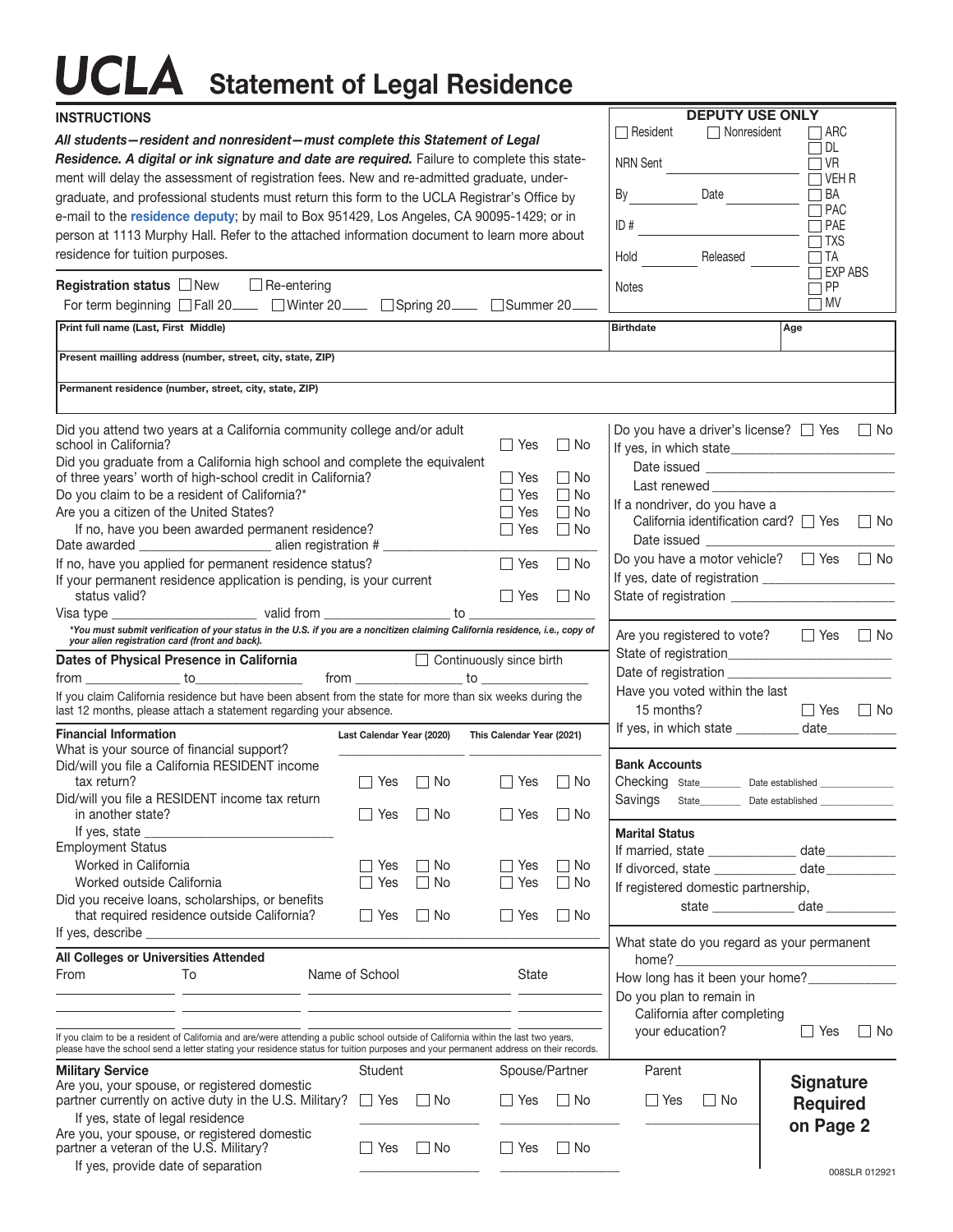### **UCLA** Statement of Legal Residence Page 2

| <b>INSTRUCTIONS</b> Undergraduate students younger than 24 years of age must complete this page. All students must sign at bottom of this page.                                                                                                                                                                                                                                                                                                                  |                                                             |                                          |                                                                                                                                                                                                                                | $\sqsupset$ Yes |                    |
|------------------------------------------------------------------------------------------------------------------------------------------------------------------------------------------------------------------------------------------------------------------------------------------------------------------------------------------------------------------------------------------------------------------------------------------------------------------|-------------------------------------------------------------|------------------------------------------|--------------------------------------------------------------------------------------------------------------------------------------------------------------------------------------------------------------------------------|-----------------|--------------------|
| <b>Financial Independence</b>                                                                                                                                                                                                                                                                                                                                                                                                                                    |                                                             | Are you a ward of the court?             |                                                                                                                                                                                                                                |                 | $\Box$ No          |
| Are you financially independent?<br>Describe your source of financial support for the following years:                                                                                                                                                                                                                                                                                                                                                           | $\Box$ Yes<br>$\Box$ No                                     |                                          | Are either or both of your parents deceased?                                                                                                                                                                                   | Father I Yes    | No                 |
|                                                                                                                                                                                                                                                                                                                                                                                                                                                                  |                                                             |                                          |                                                                                                                                                                                                                                | Mother 1 Yes    | No                 |
| 2020 году на представительно политической составительности по составительно политической составительности по                                                                                                                                                                                                                                                                                                                                                     |                                                             |                                          | Do you have legal dependents other than a spouse?                                                                                                                                                                              | $\Box$ Yes      | $\Box$ No          |
|                                                                                                                                                                                                                                                                                                                                                                                                                                                                  |                                                             |                                          | Are you an unaccompanied youth who was homeless                                                                                                                                                                                |                 |                    |
| For which of the following years were you/will you be claimed as an exemption<br>on your parents' state or federal tax returns?                                                                                                                                                                                                                                                                                                                                  | $\Box$ 2020<br>$\Box$ 2021                                  | pursuant to federal financial aid rules? |                                                                                                                                                                                                                                | $ $   Yes       | $\Box$ No          |
| Are you a veteran of the U.S. Armed Forces?                                                                                                                                                                                                                                                                                                                                                                                                                      | ∣ Yes<br>  No                                               |                                          | Have you applied or been approved for independent                                                                                                                                                                              |                 |                    |
|                                                                                                                                                                                                                                                                                                                                                                                                                                                                  |                                                             |                                          | student status by the UCLA Financial Aid Office?                                                                                                                                                                               | ∣∣Yes           | $\Box$ No          |
| Are your parents currently on active                                                                                                                                                                                                                                                                                                                                                                                                                             |                                                             | Father                                   | $\Box$ Yes $\Box$ No <b>Mother</b>                                                                                                                                                                                             | I Yes           | $\Box$ No          |
| duty in the U.S. Military?                                                                                                                                                                                                                                                                                                                                                                                                                                       | Stationed in California from ____________ to___________     |                                          |                                                                                                                                                                                                                                |                 |                    |
|                                                                                                                                                                                                                                                                                                                                                                                                                                                                  | Stationed outside California from ___________ to___________ |                                          | $from$ $\qquad \qquad$ to $\qquad \qquad$                                                                                                                                                                                      |                 |                    |
|                                                                                                                                                                                                                                                                                                                                                                                                                                                                  |                                                             |                                          |                                                                                                                                                                                                                                |                 |                    |
| Are your parents divorced or permanently                                                                                                                                                                                                                                                                                                                                                                                                                         |                                                             |                                          | Have you resided with your other parent since                                                                                                                                                                                  |                 |                    |
| separated?<br>If yes, which parent have you been living with?                                                                                                                                                                                                                                                                                                                                                                                                    | II Yes<br>$\Box$ No<br>$\Box$ Mother $\Box$ Father          | divorce or separation?                   |                                                                                                                                                                                                                                | II Yes          | $\Box$ No          |
| Dates of residence with parent                                                                                                                                                                                                                                                                                                                                                                                                                                   |                                                             |                                          |                                                                                                                                                                                                                                |                 |                    |
|                                                                                                                                                                                                                                                                                                                                                                                                                                                                  |                                                             |                                          |                                                                                                                                                                                                                                |                 |                    |
|                                                                                                                                                                                                                                                                                                                                                                                                                                                                  |                                                             |                                          | Address and the contract of the contract of the contract of the contract of the contract of the contract of the contract of the contract of the contract of the contract of the contract of the contract of the contract of th |                 |                    |
|                                                                                                                                                                                                                                                                                                                                                                                                                                                                  |                                                             |                                          |                                                                                                                                                                                                                                |                 |                    |
| <b>STUDENT'S FATHER</b>                                                                                                                                                                                                                                                                                                                                                                                                                                          |                                                             |                                          | Does he claim to be a resident of California? J Yes                                                                                                                                                                            |                 | $\Box$ No          |
|                                                                                                                                                                                                                                                                                                                                                                                                                                                                  |                                                             |                                          | Is your father                                                                                                                                                                                                                 |                 |                    |
| First<br>Father's full name Last                                                                                                                                                                                                                                                                                                                                                                                                                                 | Middle                                                      |                                          | A U.S. citizen?<br>A U.S. permanent resident (PR)?*  Signal Yes                                                                                                                                                                | $\Box$ Yes      | ∣ ∣No<br>$\Box$ No |
| Address number, street, city, state, ZIP                                                                                                                                                                                                                                                                                                                                                                                                                         |                                                             |                                          |                                                                                                                                                                                                                                |                 |                    |
| Dates of father's physical presence in California<br><u> and</u> Continuously since birth                                                                                                                                                                                                                                                                                                                                                                        |                                                             |                                          | alien registration #                                                                                                                                                                                                           |                 |                    |
|                                                                                                                                                                                                                                                                                                                                                                                                                                                                  |                                                             |                                          | An applicant for PR status?*                                                                                                                                                                                                   | $\Box$ Yes      | $\Box$ No          |
| If he claims California residence but has been absent from the state for more than six weeks                                                                                                                                                                                                                                                                                                                                                                     |                                                             |                                          | If his application is pending, is                                                                                                                                                                                              |                 |                    |
| during the last 12 months, please attach a statement regarding his absence.                                                                                                                                                                                                                                                                                                                                                                                      |                                                             |                                          | his status valid?<br>visa type ______________                                                                                                                                                                                  | $\Box$ Yes      | $\Box$ No          |
| Does he have a driver's license? [   Yes     No   California ID card?     Yes     No                                                                                                                                                                                                                                                                                                                                                                             |                                                             |                                          | valid from _________________ to _                                                                                                                                                                                              |                 |                    |
|                                                                                                                                                                                                                                                                                                                                                                                                                                                                  |                                                             |                                          | Registered to vote?                                                                                                                                                                                                            | $\Box$ Yes      | $\Box$ No          |
| Does he own a motor vehicle? $\Box$ Yes $\Box$ No                                                                                                                                                                                                                                                                                                                                                                                                                |                                                             |                                          | If yes, state $\frac{1}{2}$ date $\frac{1}{2}$                                                                                                                                                                                 |                 |                    |
|                                                                                                                                                                                                                                                                                                                                                                                                                                                                  |                                                             |                                          | Has he voted in the last 15 months? $\Box$ Yes                                                                                                                                                                                 |                 | $\Box$ No          |
| Did/will he file a California income tax return on his total income?                                                                                                                                                                                                                                                                                                                                                                                             |                                                             |                                          | Bank accounts (state and date established)                                                                                                                                                                                     |                 |                    |
| Last calendar year Second Yes Second You If no, what state <u>Contained Communications</u>                                                                                                                                                                                                                                                                                                                                                                       |                                                             |                                          |                                                                                                                                                                                                                                |                 |                    |
| This calendar year $\Box$ Yes $\Box$ No If no, what state ___________________________                                                                                                                                                                                                                                                                                                                                                                            |                                                             |                                          |                                                                                                                                                                                                                                |                 |                    |
| <b>STUDENT'S MOTHER</b>                                                                                                                                                                                                                                                                                                                                                                                                                                          |                                                             |                                          | Does she claim to be a resident of California? $\Box$ Yes                                                                                                                                                                      |                 | $\Box$ No          |
|                                                                                                                                                                                                                                                                                                                                                                                                                                                                  |                                                             |                                          | Is your mother                                                                                                                                                                                                                 |                 |                    |
| First<br>Mother's full name Last                                                                                                                                                                                                                                                                                                                                                                                                                                 | Middle                                                      |                                          | A U.S. citizen?                                                                                                                                                                                                                | II Yes          | ∣ _l No            |
|                                                                                                                                                                                                                                                                                                                                                                                                                                                                  |                                                             |                                          | A U.S. permanent resident (PR)?* \[ Yes                                                                                                                                                                                        |                 | $\Box$ No          |
| Address number, street, city, state, ZIP<br>Dates of mother's physical presence in California                                                                                                                                                                                                                                                                                                                                                                    |                                                             |                                          | date awarded <b>contract to the series</b><br>alien registration #                                                                                                                                                             |                 |                    |
|                                                                                                                                                                                                                                                                                                                                                                                                                                                                  |                                                             | $\Box$ Continuously since birth          | An applicant for PR status?*                                                                                                                                                                                                   | $\Box$ Yes      | $\Box$ No          |
| from to<br>If she claims California residence but has been absent from the state for more than six weeks                                                                                                                                                                                                                                                                                                                                                         | from<br>$\overline{\phantom{a}}$ to                         |                                          | If her application is pending, is                                                                                                                                                                                              |                 |                    |
| during the last 12 months, please attach a statement regarding her absence.                                                                                                                                                                                                                                                                                                                                                                                      |                                                             |                                          | her status valid?                                                                                                                                                                                                              | $\Box$ Yes      | ∐ No               |
| Does she have a driver's license? $\Box$ Yes $\Box$ No                                                                                                                                                                                                                                                                                                                                                                                                           | California ID card? $\Box$ Yes                              | l I No                                   | visa type _____________<br>to<br>valid from                                                                                                                                                                                    |                 |                    |
|                                                                                                                                                                                                                                                                                                                                                                                                                                                                  |                                                             |                                          | Registered to vote?                                                                                                                                                                                                            | Yes             | $\Box$ No          |
| Does she own a motor vehicle? $\Box$ Yes $\Box$ No                                                                                                                                                                                                                                                                                                                                                                                                               |                                                             |                                          | If yes, state $\qquad \qquad$<br>date $_{-}$                                                                                                                                                                                   |                 |                    |
|                                                                                                                                                                                                                                                                                                                                                                                                                                                                  |                                                             |                                          | Has she voted in the last 15 months? $\Box$ Yes                                                                                                                                                                                |                 | $\Box$ No          |
| Did/will she file a California income tax return on her total income?                                                                                                                                                                                                                                                                                                                                                                                            |                                                             |                                          | If yes, state _____________ date _____                                                                                                                                                                                         |                 |                    |
| Last calendar year $\Box$ Yes                                                                                                                                                                                                                                                                                                                                                                                                                                    |                                                             |                                          | Bank accounts (state and date established)                                                                                                                                                                                     |                 |                    |
| This calendar year $\Box$ Yes                                                                                                                                                                                                                                                                                                                                                                                                                                    |                                                             |                                          | Savings <b>Samual</b>                                                                                                                                                                                                          |                 |                    |
| *Verification of status in the U.S. is needed for noncitizen parents claiming California residence, i.e., copy of their alien registration cards (front and back).                                                                                                                                                                                                                                                                                               |                                                             |                                          |                                                                                                                                                                                                                                |                 |                    |
| Do you authorize the University of California to release information regarding your residence file to your parents?                                                                                                                                                                                                                                                                                                                                              |                                                             |                                          |                                                                                                                                                                                                                                | Yes             | No                 |
| SIGNATURE REQUIRED I declare under penalty of perjury under the laws of the state of California that the statements on both sides of this form and any attachments                                                                                                                                                                                                                                                                                               |                                                             |                                          |                                                                                                                                                                                                                                |                 |                    |
| submitted by me in connection with the determination of my residence are, and each of them is, true and correct. I acknowledge that I have read and understand the perjury                                                                                                                                                                                                                                                                                       |                                                             |                                          |                                                                                                                                                                                                                                |                 |                    |
| paragraph on the attached information sheet included with this form.                                                                                                                                                                                                                                                                                                                                                                                             |                                                             |                                          |                                                                                                                                                                                                                                |                 |                    |
|                                                                                                                                                                                                                                                                                                                                                                                                                                                                  |                                                             |                                          |                                                                                                                                                                                                                                |                 |                    |
|                                                                                                                                                                                                                                                                                                                                                                                                                                                                  | (city/county)                                               |                                          | Date                                                                                                                                                                                                                           |                 |                    |
| PRIVACY NOTICE All of the information requested on this Statement of Legal Residence is required for determining whether or not you are a legal resident for tuition purposes. Your registration cannot be processed without t                                                                                                                                                                                                                                   |                                                             |                                          |                                                                                                                                                                                                                                |                 |                    |
| The Office of the Registrar on campus maintains the requested information. University of California governing residency for tuition purposes are established by the Regents pursuant to and implemented by regulations establi<br>President, in consultation with the General Counsel (Regents Standing Order 110.2; Regents policies 3105 and 3106). You have the right to inspect University records containing the residence information requested on this fo |                                                             |                                          |                                                                                                                                                                                                                                |                 |                    |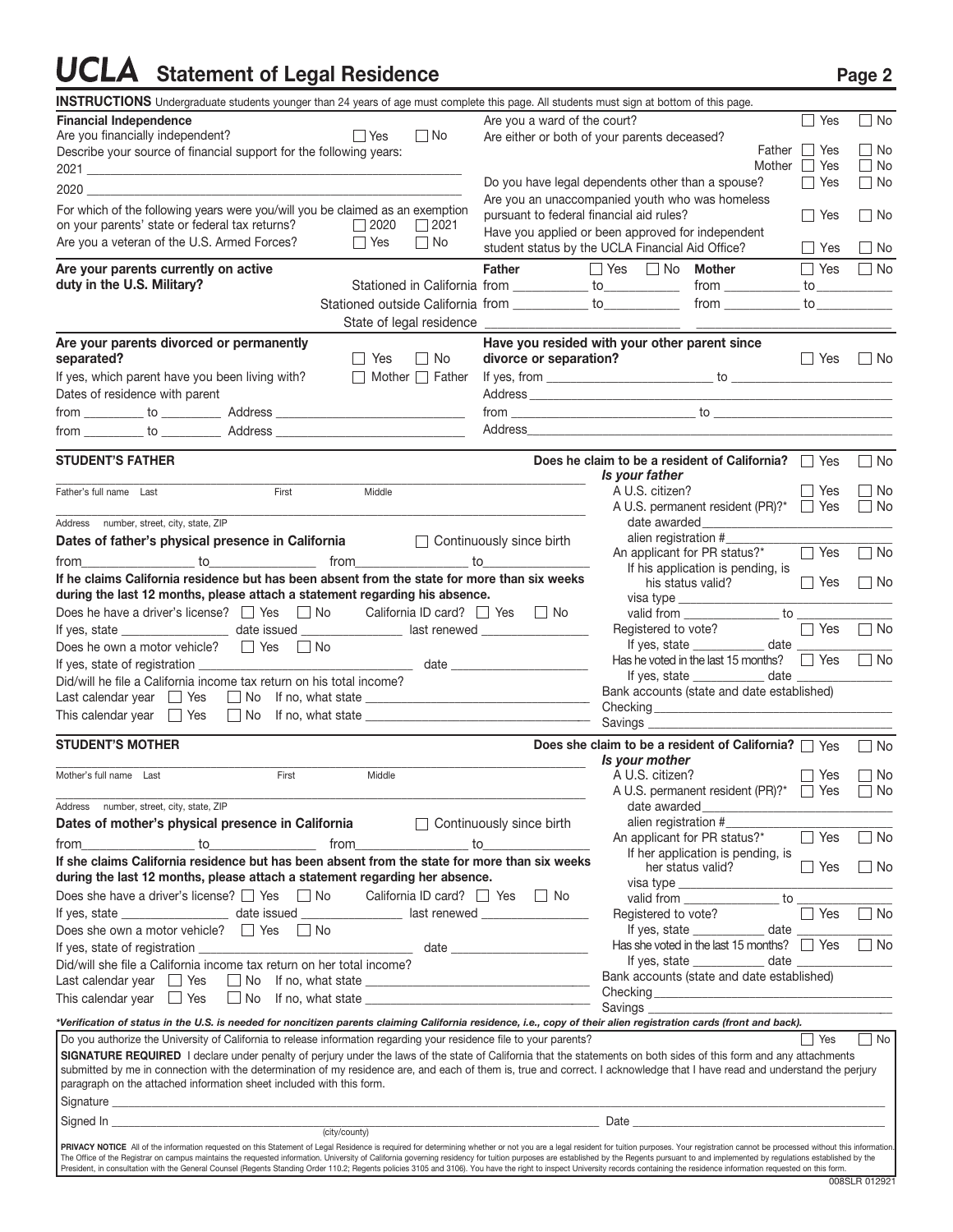#### **Nonresident Supplemental Tuition for Nonresident Students**

Students who have not been living in California, with intent to make it their permanent home for more than a year immediately before the residence determination date for each term in which they propose to attend the University, must pay nonresident supplemental tuition in addition to all other fees. The residence determination date is the day instruction begins at the last of the University of California campuses to open for the quarter, and for schools on the semester system, the day instruction begins for the semester. Nonresident students may apply for a change of classification to resident status once all the requirements below have been met. Notice the rigorous financial independence requirements.

#### **Rules Governing Residence**

The rules regarding residence for tuition purposes at the University of California are governed by the Standing Orders of the Regents of the University of California. Under these rules, adult citizens and certain classes of aliens can establish residence for tuition purposes. There are particular rules that apply to the residence classification of minors (see below).

#### **Establishing Residence for Tuition Purposes**

An adult student may establish residence for tuition purposes in California if a U.S. citizen; a permanent resident or other immigrant; or a nonimmigrant who is not precluded from establishing domicile in the U.S. Nonimmigrants who are not precluded from establishing domicile in the U.S. include those who hold valid visas of the following types: A, E, G-1, G-2, G-3, G-4, H-1, H-4, I, K, L, N-8, N-9, NATO-1 through -7, O-1, O-3, P-1, R, T, U, or V. To establish residence the student must be physically present in California for more than one year; and must have come here with the intent to make California home, as opposed to coming to this state to go to school. Physical presence within the state solely for educational purposes does not constitute the establishment of California residence, regardless of the length of stay.

#### **Establishing Intent to Become a California Resident**

The student must demonstrate intent to make California the home state by severing residential ties with the former state or country of residence and establishing those ties with California shortly after arrival. Evidence of intent must be dated one year before the term for which the student seeks residence classification. If these steps are delayed, the one-year duration will be extended until the student has demonstrated both presence and intent for one full year. The student's residence cannot be derived from a spouse or, as an adult, from one's parents. A single undergraduate student must also be financially independent if not dependent on a parent who meets University requirements for California residence for tuition purposes.

Indications of intent to make California the state of permanent residence can include registering to vote and voting in California elections; designating California as the permanent address on all school and employment records, including military records if in military service; obtaining a California Driver License or, if one does not drive, a California Identification Dard; obtaining California vehicle registration; paying California income taxes as a resident, including taxes on income earned outside California from the date residence is established; establishing a California residence in which one keeps one's own personal belongings; and licensing for professional practice in California. Absence of these indicia in other states or countries during any period for which residence is claimed can also serve as

an indication of intent. Documentary evidence is required, and all relevant indications are considered in determining classification. Intent will be questioned if the student returns to the former state or country of residence when the University is not in session.

#### **Requirements for Financial Independence (Undergraduates Only)**

A student must be financially independent if not dependent on a parent who meets University requirements for California residence for tuition purposes. To be considered financially independent, the student must meet one or more of the following criteria: be at least 24 years of age by December 31 of the academic year for which resident classification is sought; be a veteran of the U.S. Armed Forces or serving in the U.S Armed Forces; be a ward of the court or both parents are deceased; have legal dependents other than a spouse; be married or have a registered domestic partner as of the residence determination date of the term for which resident classification is sought; have been determined to be an unaccompanied youth who was homeless pursuant to federal financial aid rules; demonstrate self-sufficiency for one full year prior to the residence determination date of the term, and not have been claimed as an income tax exemption by parents or any other individual for one tax year immediately preceding the term for which resident classification is sought.

To verify financial independence (self support), the student must document income and verify not being claimed as an exemption by parents or anyone else for one tax year prior to the request for residence. The student also is required to present a budget showing the ability to self support with the funds claimed. Self support is defined as money earned through one's own employment or loans obtained on one's own credit, without a cosigner. A gift or loan from a parent, grandparent, or other family member does not constitute self support regardless of the terms. Bartering for free or reduced (i.e., below market value) room and board is considered financial assistance.

### **General Rules Applicable to Minors**

For unmarried minors (under age 18), the residence of the custodial parent with whom the student lives is considered to be the student's residence. If a parent is living, the student cannot change residence by one's own act, by appointment of a legal guardian, or by relinquishment of the parent's right of control. If the student does not live with either parent, one's residence is that of the parent with whom one last lived. Unless the student is a minor alien present in the U.S. under the terms of a nonimmigrant visa that precludes establishing domicile in the U.S., the student may establish one's own residence when both parents are deceased and a legal guardian has not been appointed. If California residence is derived from a parent, that parent must satisfy the one-year duration residence requirement.

#### **Exceptions to the Rules Applicable to Minors**

There are some exceptions to the rules applicable to minors. A minor to whom any of the following circumstances apply may be eligible to be classified a resident for tuition purposes; the minor: has a California resident parent and moves to California to begin residing with that parent prior to one's 18th birthday; parents were California residents who moved to another state, but the minor remained in California and enrolled in a California public postsecondary institution within one year of the parents' departure; self supports and has lived in California for more than one year immediately prior to the term; has been living with and been supported by an adult other than parents for more than two years immediately prior to the term.